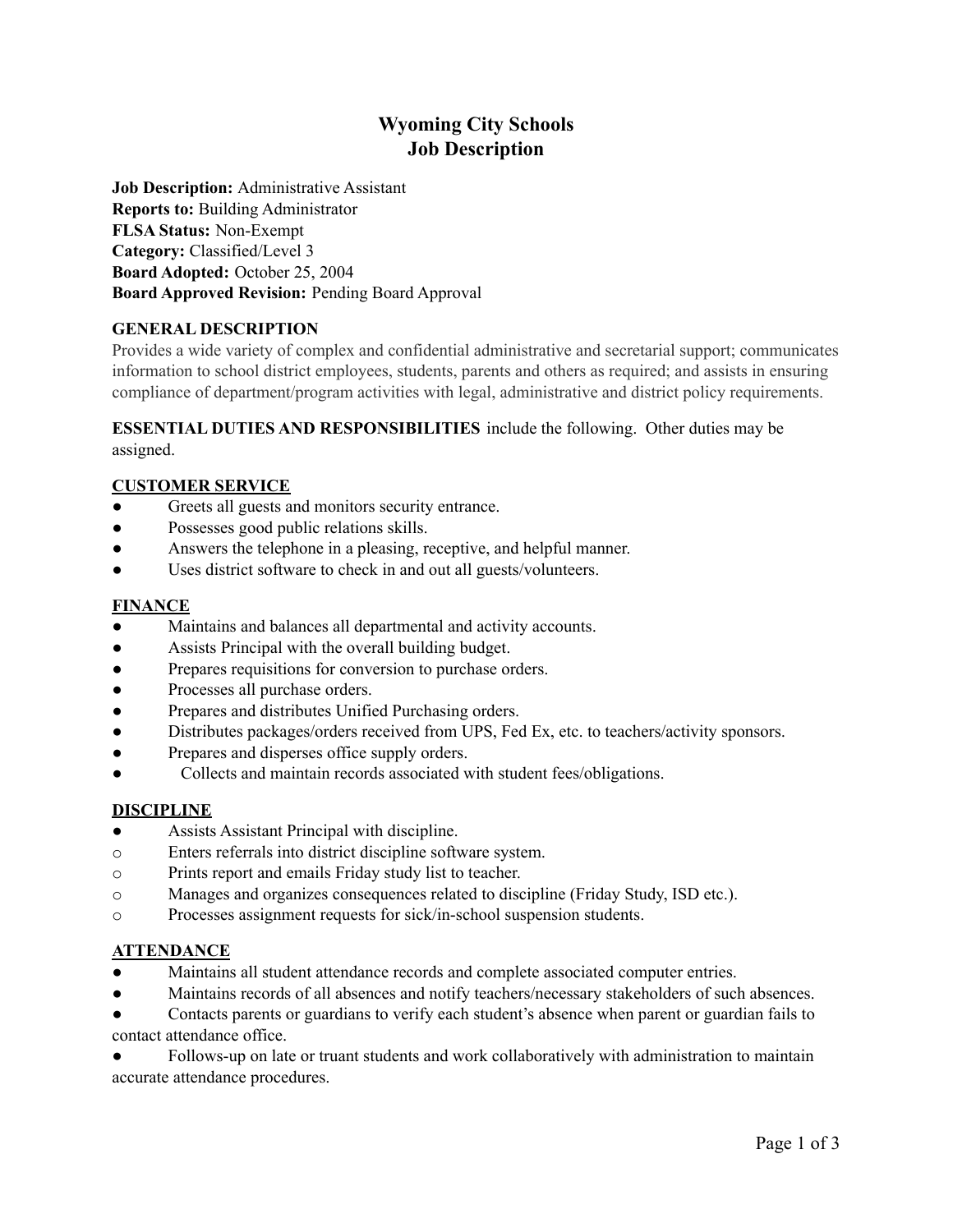## **GENERAL DUTIES**

- Sorts and distributes mail.
- Prepares timesheets for teachers/substitutes.
- Organizes sub folders and sub handbook.
- Assists building administrators with logistics of evaluations as needed.
- Maintains confidentiality of knowledge essential to effective management.

Accepts shared responsibility for office appearance and for responses to community and employee requests.

Assists in the establishment and maintenance of a logical filing system for easy access to material.

Assists in the collection of various forms turned in by teachers/students.

Uses and maintains copiers, fax machines, and other office equipment. Understands, applies and uses personal computers and software applications.

- Assists students with building functions (e.g. lockers, dismissal passes, directions, work permits).
- Dresses and acts in a professional manner.
- Assists with safety drills.
- Organizes and assigns student and staff parking and collaborates on enforcement with the building administrator.
- Assists students with medical needs in nurse's absence.

Completes written tasks including school correspondence with attention to detail, appearance, and composition.

Attends related meetings as assigned for the purpose of conveying and/or gathering information required to perform functions.

Assists in maintaining documents, files and records for the purpose of providing up-to-date reference and audit trail for compliance.

● Establishes and maintains cooperative working relationships with others contacted in the course of work.

- Ability to problem solve job-related issues.
- Skilled organization and time management and understands office management procedures.
- Ability to work with a diverse group of individuals.

Assists Athletic Director in completing needed tasks (e.g. eligibility information, special projects, collection of uniforms/equipment, athlete attendance).

#### **SUPERVISORY RESPONSIBILITIES**

This job has no supervisory responsibilities except those that may be assigned by the Administrator.

#### **EDUCATION and/or EXPERIENCE**

Previous secretarial experience preferred. Demonstrate good written and verbal communication skills. Demonstrate computer literacy. Proficiency in typing (prefer 60 wpm). Capable of working with minimal supervision. Able to perform multiple tasks simultaneously.

# **CERTIFICATES, LICENSES, REGISTRATIONS**

There are no licenses or certificates required by the State for this position.

# **LANGUAGE SKILLS**

Ability to read and interpret documents such as safety rules, operating and maintenance instructions and procedure manuals. Ability to read, write and comprehend directions, short correspondence and memos.